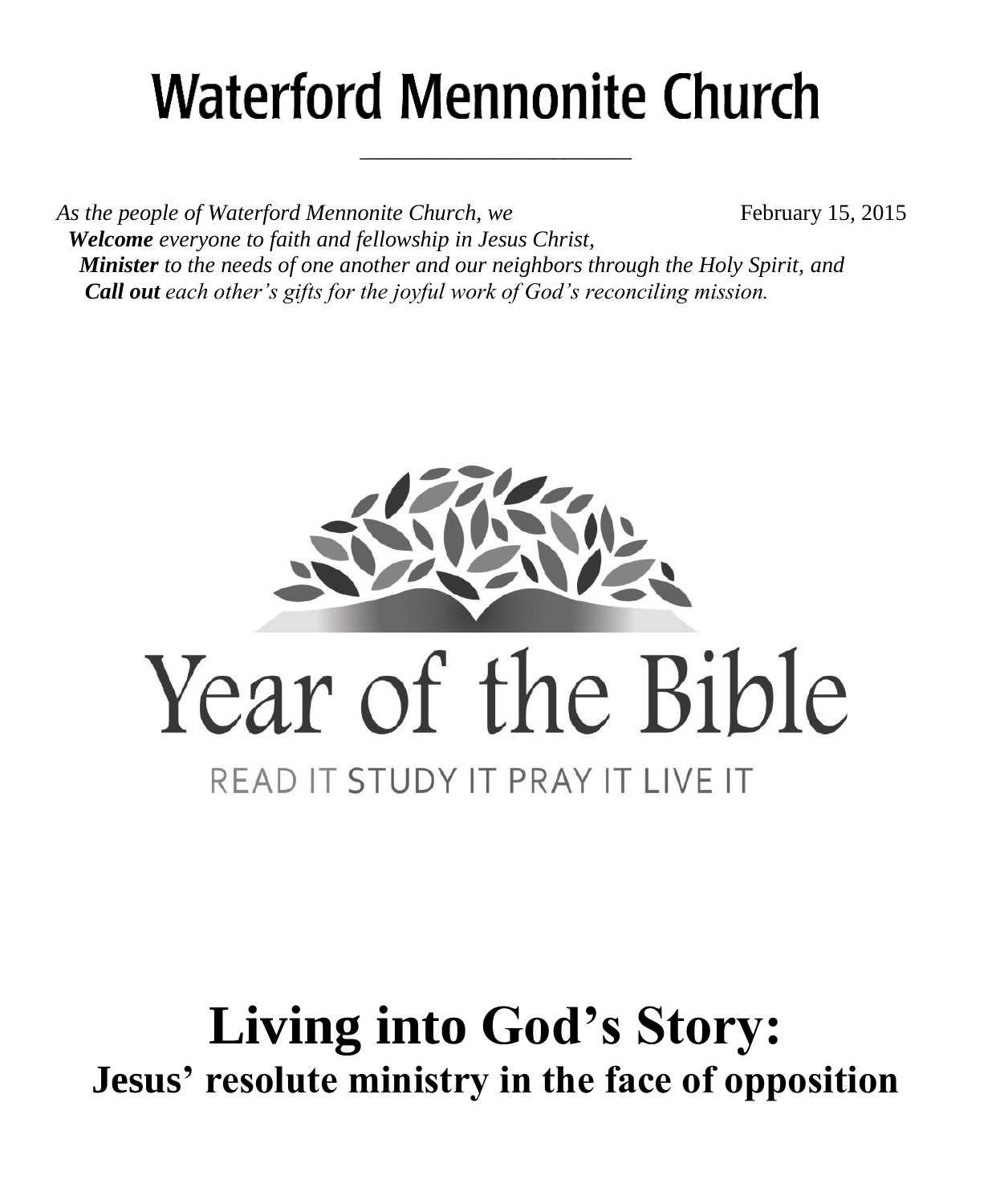| <b>Visualizing Scripture</b>                                                                                     |                                                                                                             |                                                     |  |
|------------------------------------------------------------------------------------------------------------------|-------------------------------------------------------------------------------------------------------------|-----------------------------------------------------|--|
| Prelude                                                                                                          | Goshen High School Double String Quartet                                                                    |                                                     |  |
| Gathering songs                                                                                                  | My hope is built on nothing less<br>I will call upon the Lord<br>O sing to the Lord<br>Here I am to worship | Vyron and Elvina Schmidt<br>H 343<br>SJ 19<br>SJ 12 |  |
| Welcome<br>Call to worship                                                                                       |                                                                                                             | <b>Fancheon Resler</b>                              |  |
| Lighting of the peace lamp*                                                                                      |                                                                                                             |                                                     |  |
| Offering<br>Goshen High School Double String Quartet<br>Please pass the friendship pads as we give our offerings |                                                                                                             |                                                     |  |
| Congregational singing                                                                                           | Christ's is the world                                                                                       | SJ 62                                               |  |
| Scripture reading                                                                                                | Luke 9:1-11                                                                                                 |                                                     |  |
| Children's time                                                                                                  |                                                                                                             | Lynda Hollinger-Janzen                              |  |
| Scripture reading                                                                                                | Luke 9:18-27                                                                                                |                                                     |  |
| Sermon                                                                                                           |                                                                                                             | Neil Amstutz                                        |  |
| Song of response                                                                                                 | Take up your cross                                                                                          |                                                     |  |
| Sharing and congregational prayer                                                                                |                                                                                                             | Velma Swartz                                        |  |
| Benediction                                                                                                      |                                                                                                             |                                                     |  |
| Sending song                                                                                                     | We will walk with God                                                                                       | SJ 78                                               |  |

H = *Hymnal: A Worship Book*; SJ = *Sing the Journey; SS = Sing the Story*

**Living Stream Worship: Both services are live streamed at** [www.waterfordchurch.org](http://www.waterfordchurch.org/)

<sup>\*</sup>We light the peace lamp every Sunday to lament all unnecessary and violent loss of life around the world and to remind us of our calling to be peacemakers.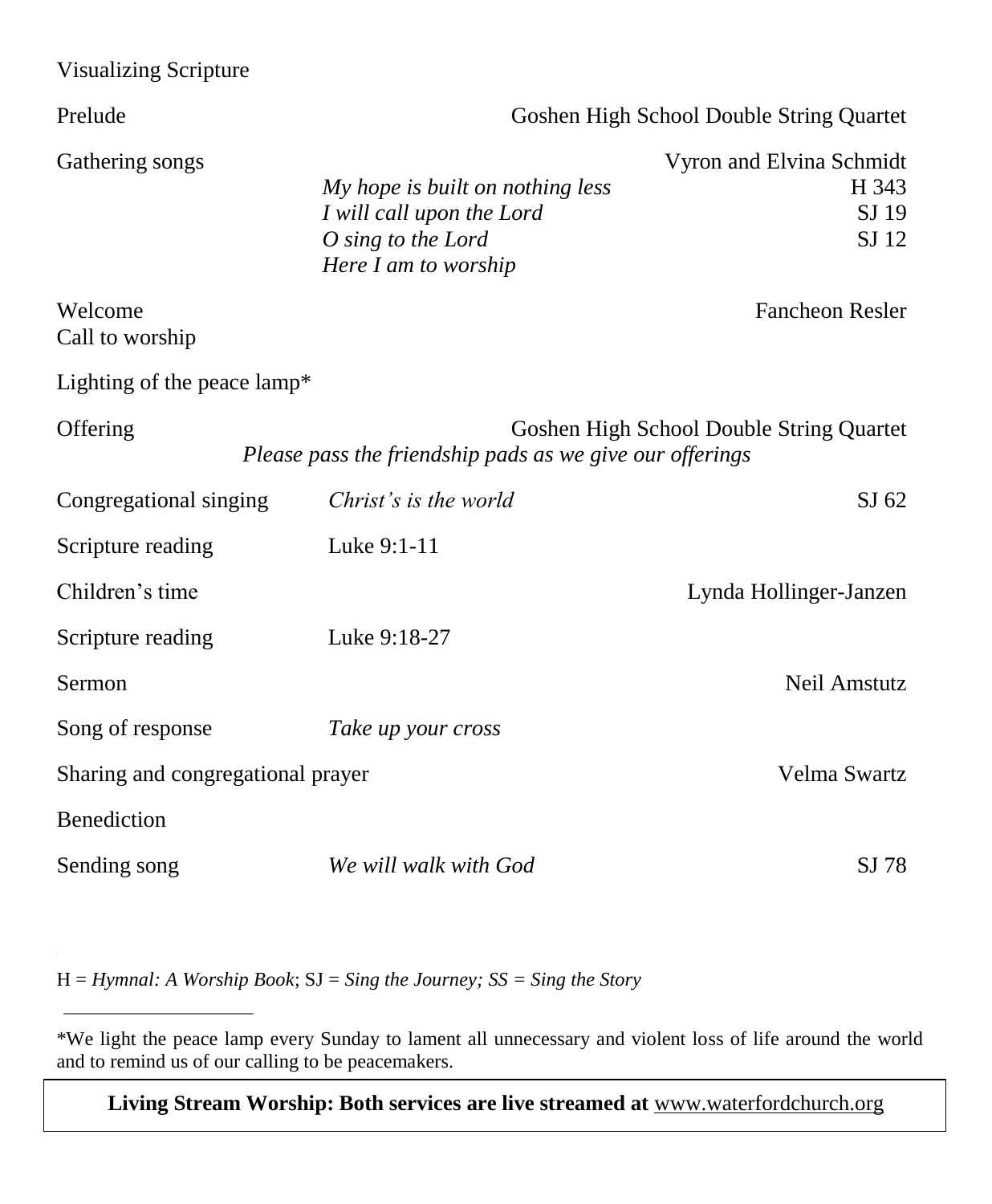### **Prayers for Brothers and Sisters**

- *Paul and Hildi Amstutz*, chaplains in businesses in Paraguay, teaching others to be salt and light in the work world.
- *Matthew Amstutz*, working with Mennonite Central Committee in China, for renewal during his winter semester break, as he prepares for a new semester of teaching on March 2.
- *Emily Bowman,* serving with Mennonite Central Committee in Honduras, as she adjusts to a new language and culture and learns to know the MCC team she will be working with.
- *Sean Alan Zimmerman*, born to *Lyz and Alan Zimmerman* on Tuesday, Feb. 10. The rose at the front of the sanctuary is in his honor.
- *Inez Culp*, who will celebrate her 93rd birthday on Tuesday, Feb. 17, that God's grace and joy be poured out on her. Join in her celebrations by signing the cards at the table in the foyer.

*Eldon and Rachel Stoltzfus* as they grieve the death of Eldon's brother Merv.

- *Adult Nurture & Care Ministry Team,* as they continue to assess the needs of the congregation and plan accordingly, especially with Soul Food Wednesday events coming up.
- *Our guests from Interfaith Hospitality Network* who will be staying at Waterford this week and the WMC members who will be hosting them.
- For our sister churches, *Yellow Creek Mennonite Church and Ann Arbor Mennonite Church,* as they continue to lead and work in God's kingdom.

## **Welcome, Guests**

Large print copies of the bulletin and the hymnal and hearing aid systems are available from the ushers. Sermon boards for children are available at the back door; please pick one up as you enter. You are encouraged to bring infants through age two children to the nursery. Pick up the newsletter, *Buzz,* from the welcome kiosk in the foyer.

#### **Welcome Team**

| Greeter/Hosts  | Darrel & Karen Sommers; Lowell Stoltzfus                                       |
|----------------|--------------------------------------------------------------------------------|
| <b>Ushers</b>  | Ken Otto, Dennis Myers $(1st)$ ;                                               |
|                | , Emily Landis, Herb Resler $(2^{nd})$                                         |
| <b>Nursery</b> | Lorene & Sophie Miller $(1st)$ ; Lorna Claassen and Leonard Shetler (nurture); |
|                | Audrey & Jenna Oostland $(2^{nd})$                                             |
| Audiovisual    | Len Emery, Karen Sommers, Ryan Oostland, Tony Miller                           |

# **Today**

| $8:00/10:45$ a.m. Worship |                                                   |
|---------------------------|---------------------------------------------------|
| $9:15$ a.m.               | Coffee and fellowship                             |
| $9:30$ a.m.               | Nurture hour—classes for all ages                 |
| Noon                      | College students' fellowship meal/Fellowship Hall |
| $5:00$ p.m.               | Interfaith Hospitality Network hosting begins     |